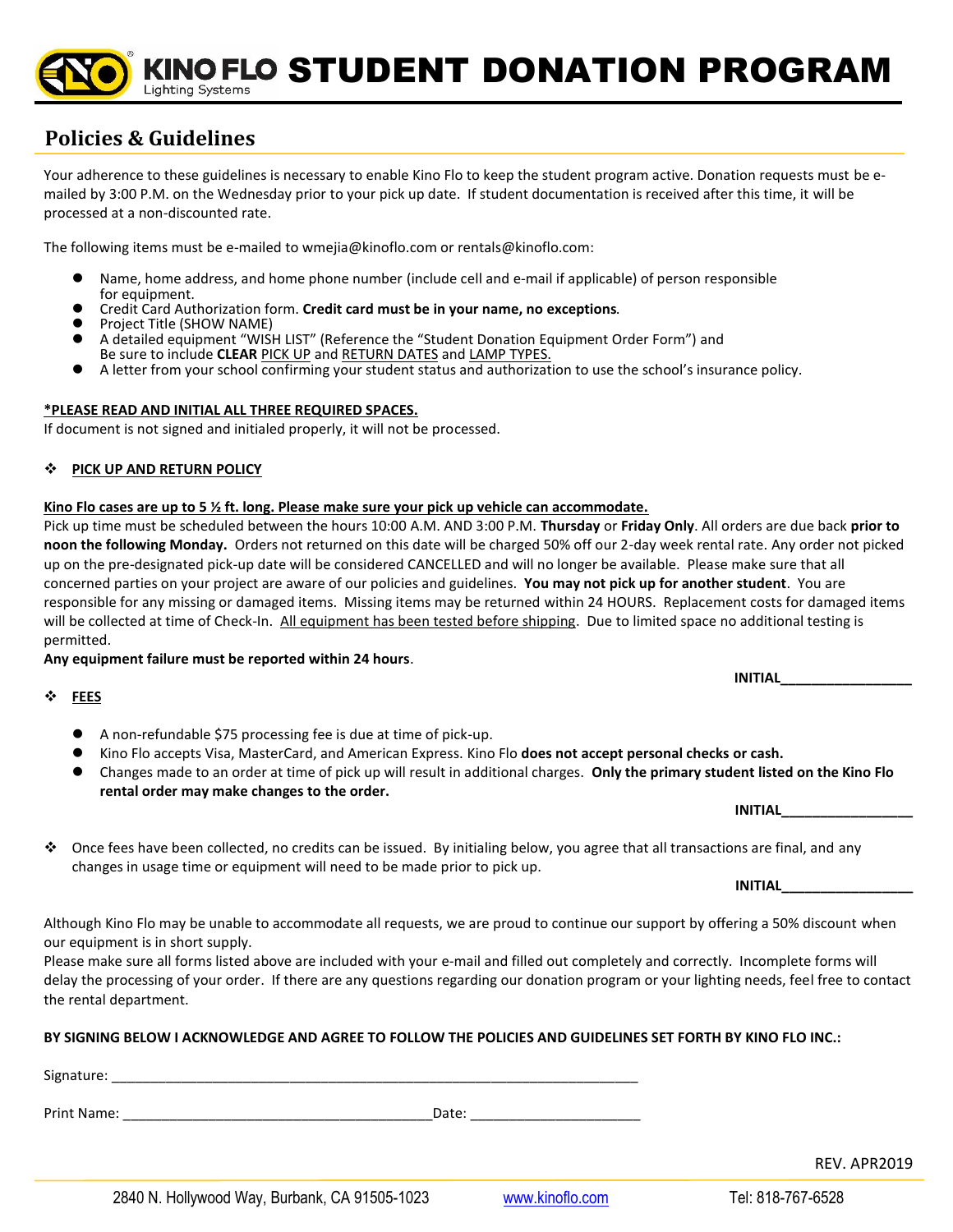

KINO FLO STUDENT PRICING GUIDE

Each donation project is allowed a \$400/day (pre-tax) maximum based on the rental rate column. **All equipment subject to availability**

| Equipment                       | Value   | Rental   |
|---------------------------------|---------|----------|
| Freestyle 41                    | \$3,225 | \$125.00 |
| Freestyle 31                    | \$3,225 | \$125.00 |
| Freeystle 21                    | \$3,125 | \$125.00 |
| Diva-Lite LED 31 DMX            | \$2,250 | \$95.00  |
| Diva-Lite LED 21 DMX            | \$1,995 | \$80.00  |
| Celeb 850 DMX                   | \$7,995 | \$250.00 |
| Celeb 450Q DMX                  | \$5,095 | \$150.00 |
| Celeb 450C DMX                  | \$4,995 | \$150.00 |
| Celeb 250 DMX                   | \$2,895 | \$100.00 |
| Image L80 DMX                   | \$4,295 | \$150.00 |
| Image L40 DMX                   | \$3,095 | \$100.00 |
| FreeStyle T44 DMX               | \$3,080 | \$100.00 |
| Mega Single System (6ft or 8ft) | \$915   | \$15.00  |
| Mega Double System (6ft or 8ft) | \$1,345 | \$20.00  |
| Mega 4Bank System (6ft or 8ft)  | \$1,865 | \$40.00  |

REV. APR2019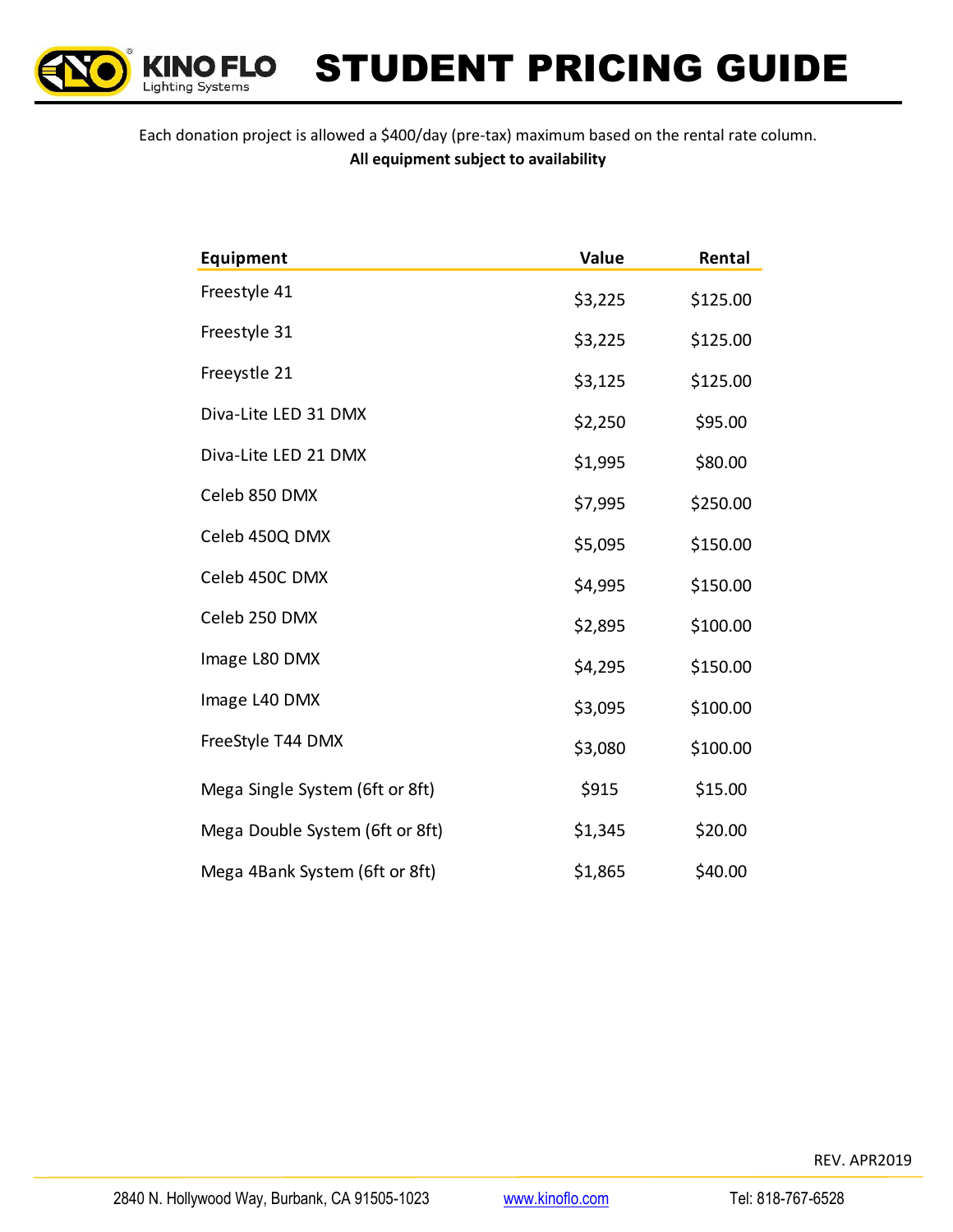

#### KINO FLO STUDENT EQUIPMENT ORDER FORM **Lighting Systems**

| Equipment            | Quantity | Equipment      | Quantity                   |                     |
|----------------------|----------|----------------|----------------------------|---------------------|
| Freestyle 41         |          | Celeb 850 DMX  |                            |                     |
| Freestyle 31         |          | Celeb 450Q DMX |                            | Pick-up Date:       |
| Freestyle 21         |          | Celeb 450 DMX  |                            |                     |
| Diva-Lite LED 21 DMX |          | Celeb 250 DMX  |                            | <b>Return Date:</b> |
| Diva-Lite LED 31 DMX |          |                |                            |                     |
| Equipment            | Quantity | Lamp Size      | <b>Color Temperature</b>   |                     |
| Single Select System |          | $6ft$ $8ft$    | KF55<br>KF32               |                     |
| Double Select System |          | 8ft<br>6ft -   | KF32<br><b>KF55</b>        |                     |
| 4Bank Select System  |          | 8ft<br>6ft     | <b>KF32</b><br><b>KF55</b> |                     |

**Additional Notes / Requests:** 

**PLEASE NOTE:** 

**\*All donations are subject to availability.**

**\*Changes made will require a new order form to be filled out prior to pick up.**

**\*The length of a Kino Flo shipping case can be up to 5 ½ feet long (for vehicle accommodations). Please plan for sufficient transportation for pick‐up.** 

Contact the Rental Department for a price quote and for Insurance and School Requirements.